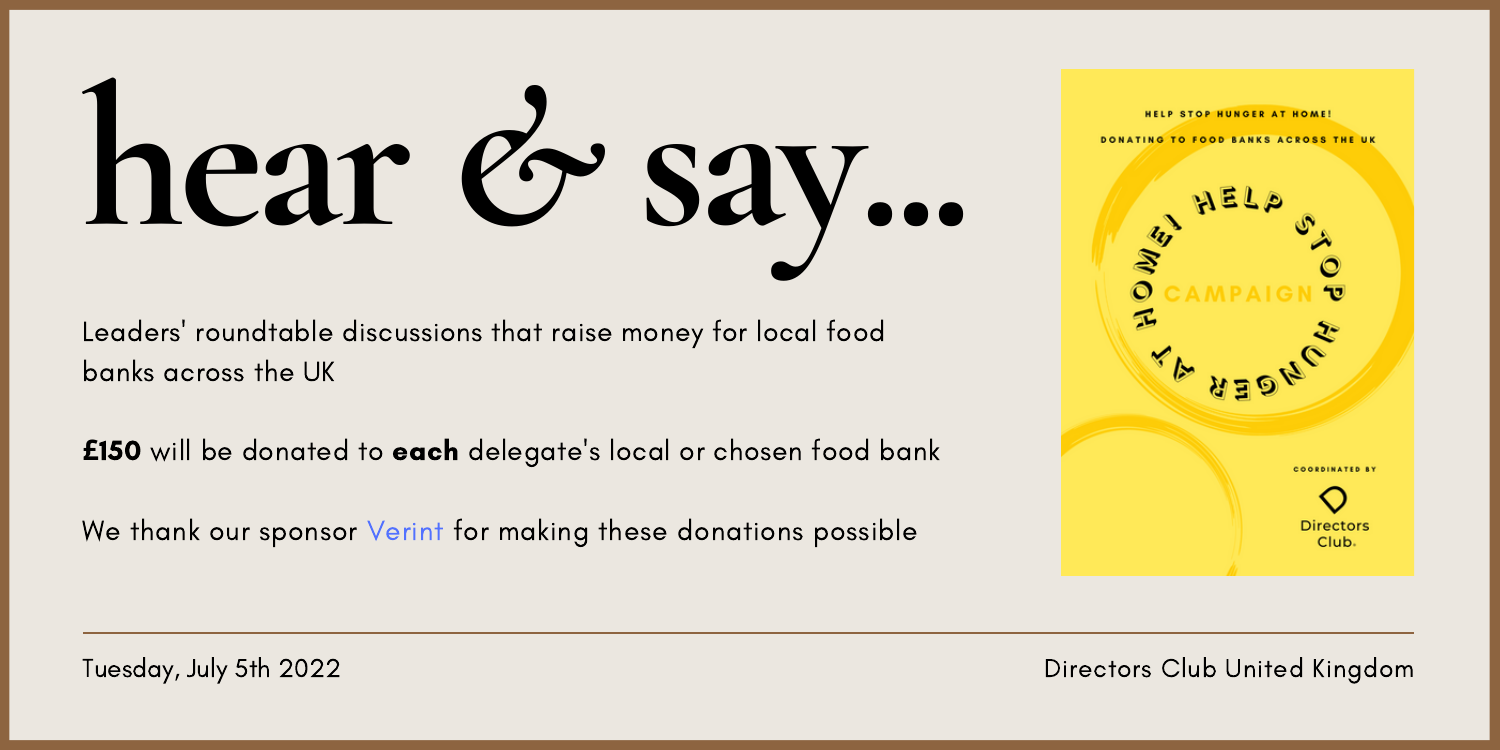Directors Club United [Kingdom](https://directorsclub.world/) cordially invites you to Hear & Say, a leaders' roundtable discussion via video conference that donates money to local food banks across the UK.

# TITLE

Cost-Of-Living Crisis: Caring For Customers In Challenging Times

How to best navigate the perfect customer storm as disposable-incomes fall

# WHEN

Tuesday, July 5th 2022 8am until 9.30am

We use the GoToMeeting video conference platform.

### RSVP

To accept this invitation, please fill in the short online registration form [here.](https://form.jotform.com/221575062184959)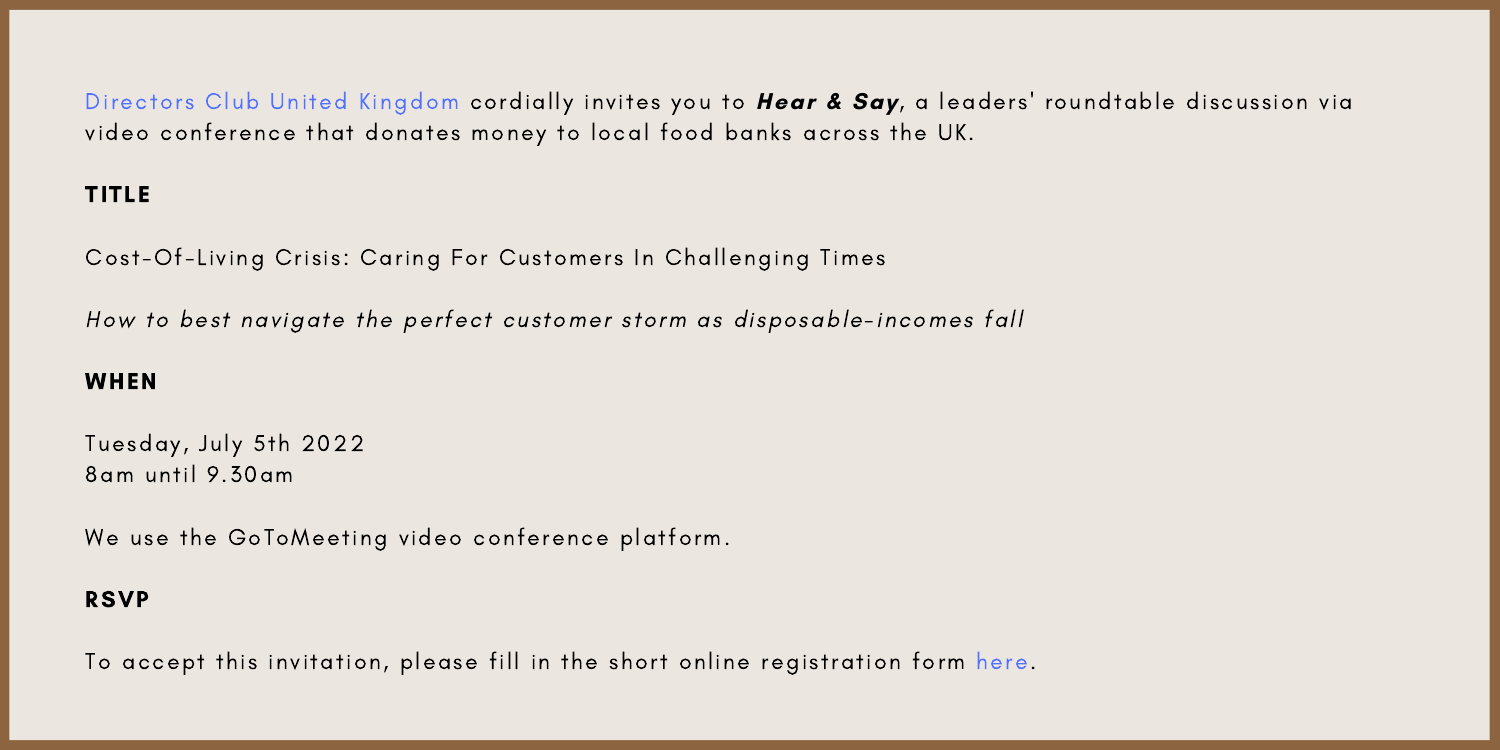## **WHO**

We have invited a handpicked group of senior customer-centric leaders, representing a variety of business sectors. The Hear & Say format has a capacity of 15 delegates.

#### DONATIONS

Director s Club World Limited will make a donation of **£**150 to each delegate' s local or chosen food bank after the event. We thank our sponsor for making these donations possible.

#### PREP

No delegate preparation is required. We prefer a spontaneous and informal conversational style.

#### **SPONSOR**

This Hear & Say gathering of leaders is generously sponsored by [Verint](https://www.verint.com/). With their support we can help local food banks across the UK continue their amazing work.

We encourage delegates to engage with our sponsors and benefit from their knowhow.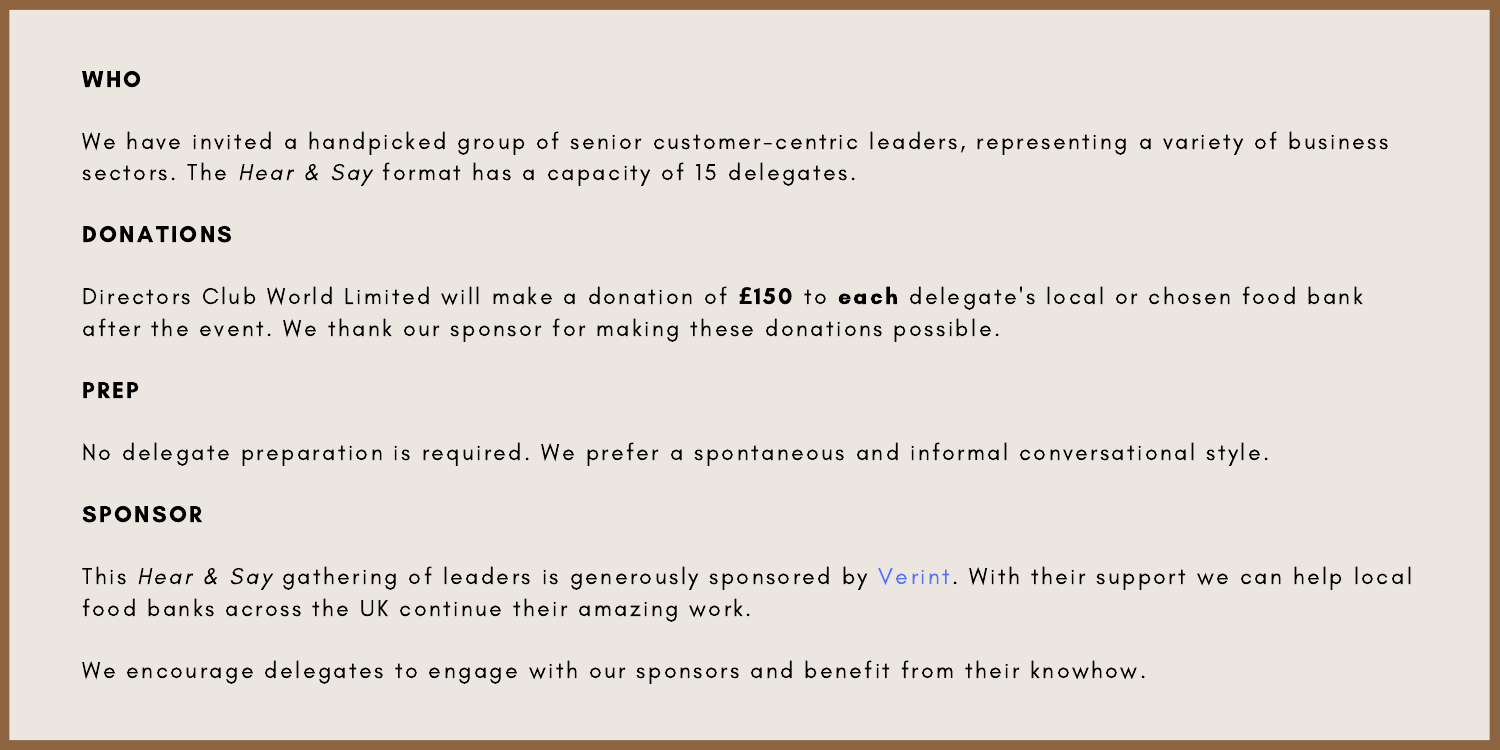## FORMAT

The 90-minute session opens at 8am with welcoming remarks from the host and moderator Jon [Snow.](https://www.linkedin.com/in/jonsnowuk/)

Roundtable introductions follow, allowing all delegates to introduce themselves and their interest in the discussion topic.

An expert from Verint will present a 10-minute briefing, setting the scene and addressing the session title.

Then a free-flowing discussion, guided by Jon Snow, will fill the remainder of the session, finishing just before 9.30am with summary highlights.

## CONTRIBUTOR OR OBSERVER

Delegates can participate as either a Contributor - sharing insights and experiences, or an Observer asking questions and making observations.

#### NETWORKING

All participants will receive a quest list with email contacts after the session closes, allowing them to continue conversations started around the breakfast table.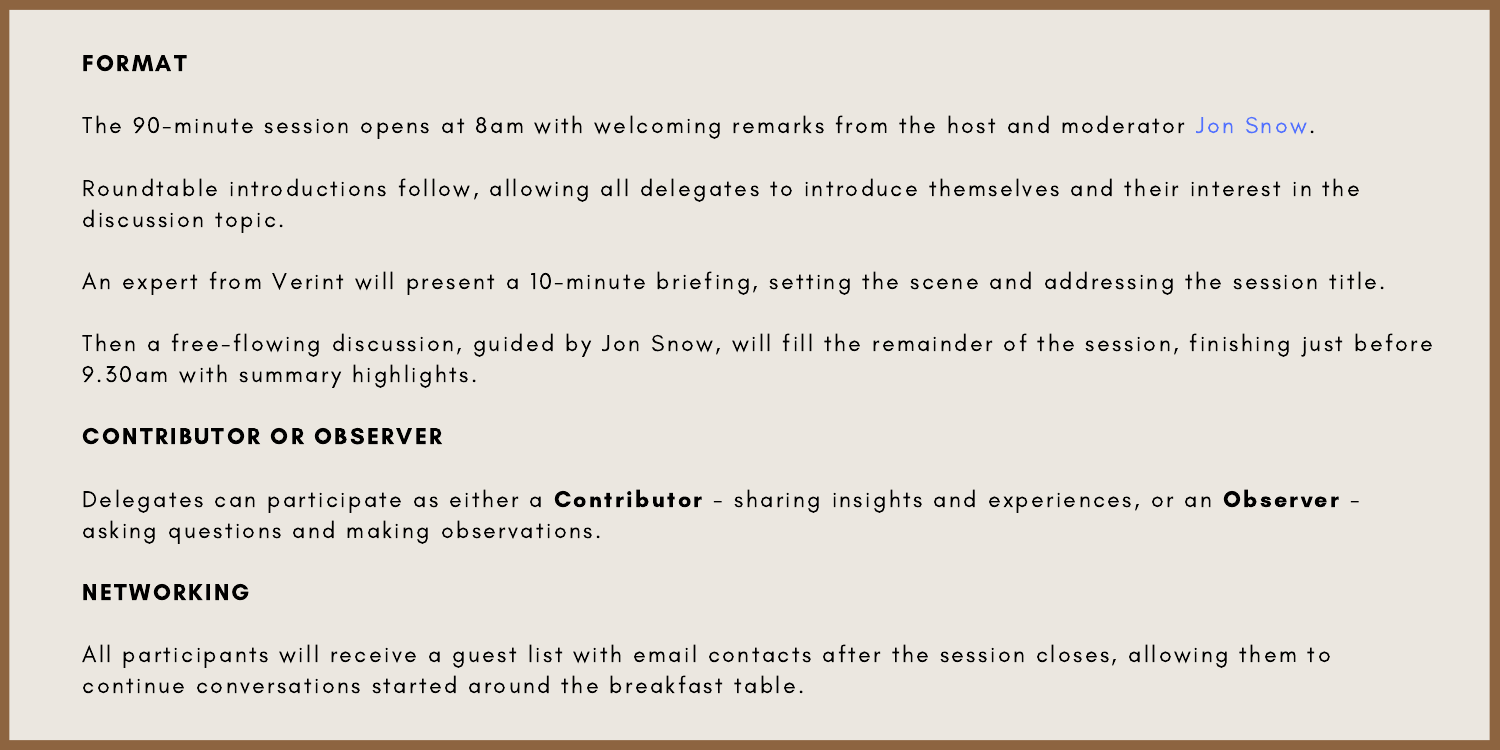#### **DISCUSSION**

- Anticipating Changes In Customer Behaviour
- Proactive Measures To Head Off Customer Attrition
- Identifying And Managing Vulnerable Customers

It has never been tougher. As the cost-of-living spikes and real incomes fall in an already fragile postpandemic world, customers are reviewing their day-to-day spending.

Cutting subscriptions, switching to lower cost service providers, shopping at different supermarkets, eating at home instead of going out, and opting for lower cost over speed and convenience. These are some of the cus tomer behaviour changes we expect over the next 9-months .

Such a realignment of spending and need for support will put huge pressure on businesses and government.

Join us for this timely 90-minute Hear & Say roundtable discussion, during which we will debate whether organisations need to concentrate on their back-office or on their front-facing customer engagement channels to weather this crisis, and should digital-first engagement, AI and Bots have a role to play in supporting anxious customers.